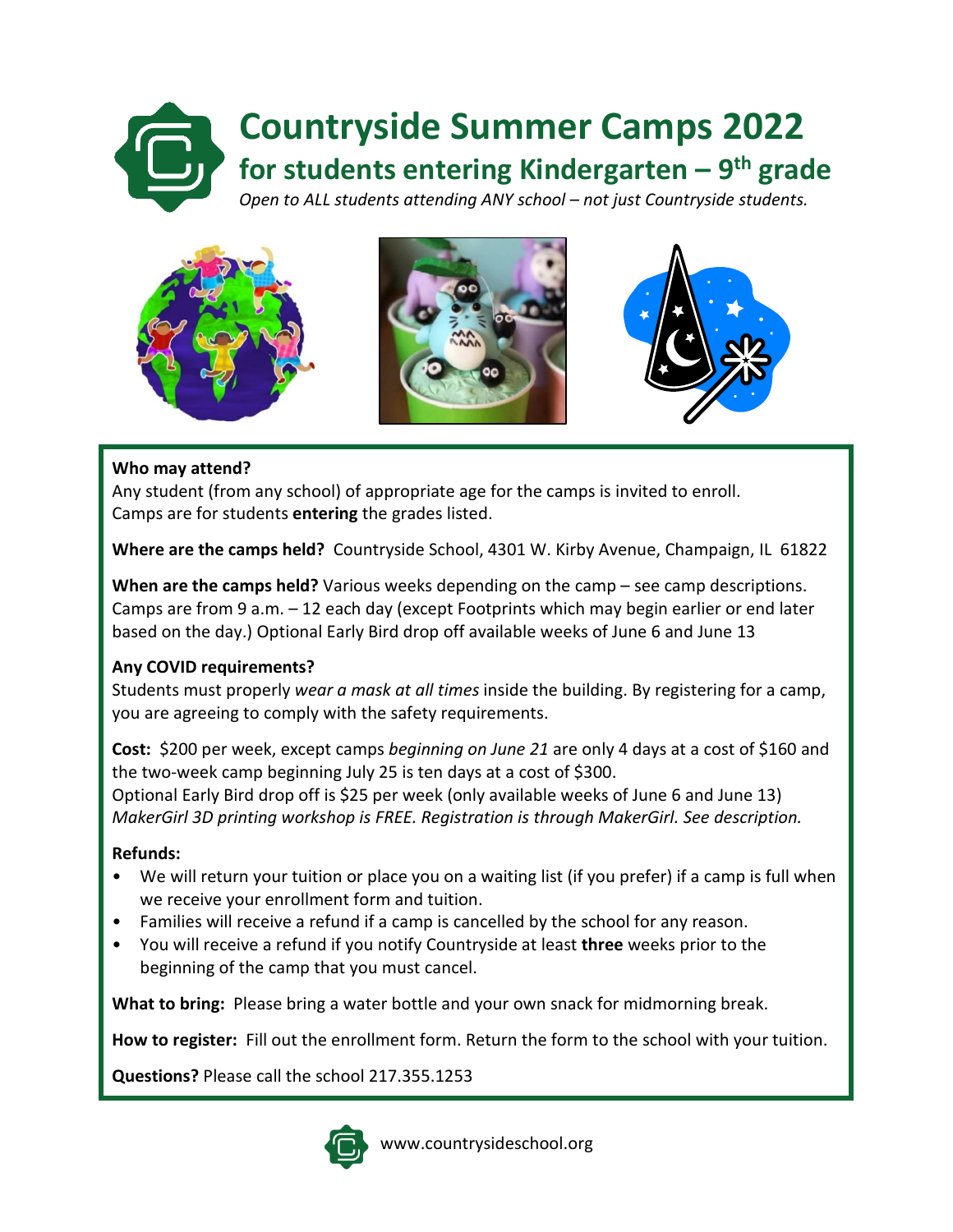## **Session 1: June 6 – 10**



### **Digging Dinosaurs**

**Grade: entering K - 1st grade Instructor: Ashley Whitley June 6 – 10 9 a.m. - noon**

Can you dig it? We can at Countryside School, and you can too! Come join us for Dinosaur Week as we dig up tons of prehistoric fun. Lots of active learning and play headed your way!



### **Around the World in 5 Days**

**Grade: entering 3rd – 4th grade Instructor: Amena Saleem June 6 – 10 9 a.m. - noon**

If you are interested in visiting different countries worldwide, then this camp is for you! In just five days, you can visit five different countries! We will be making some crafts, STEM, and art projects related to each country. Students will get messy and use their creativity while building their understanding of cultures around the World. Get ready for adventure!



**Sugar Paste & Meringue**

**Grade: entering 6th – 8th grade Instructor: Eileen Chen June 6 – 10 9 a.m. - noon**

Have you ever had a sugar paste flower on your cupcake or macaroon? With practice and patience, cake decorating and sugar paste flower making skills can be easily learned. This camp starts out with the basics of learning about gum paste and panda, dog, & flower-making along with the proper use of

decorating tools. You'll develop techniques practiced by professional cake decorators. We will

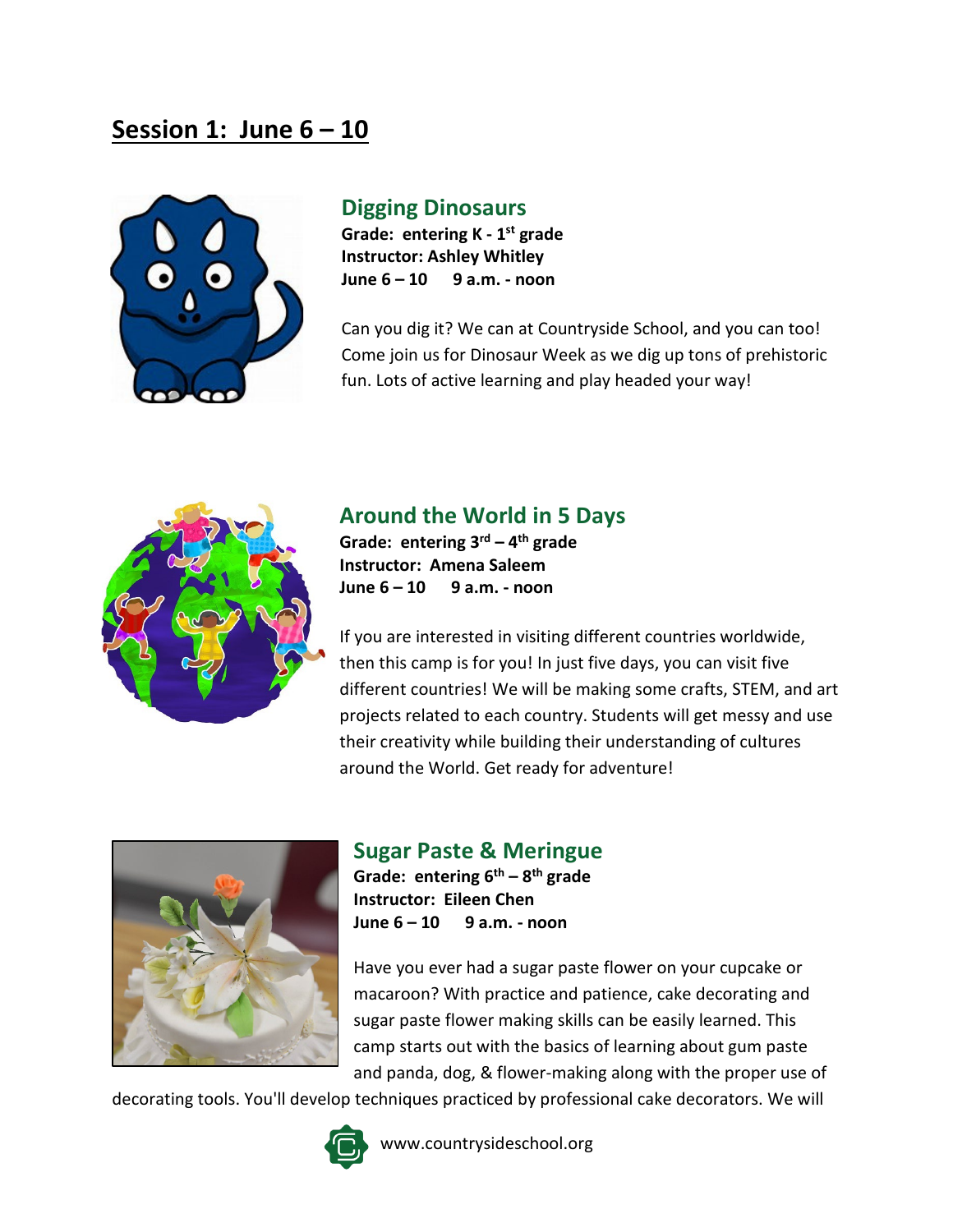learn how to make a panda, Pusheen cat, watermelon, cosmos flowers, and some other flower designs. We will also learn how to make cake lace, the alphabet, and a pattern design using fondant. Let your creativity and aesthetic ideas help you to design your own cakes! In addition, you are going to have the opportunity to share your sugar paste cupcake and cake with your family each day!



#### **Bead Craft & Jewelry Making with Polymer Clay Grade: entering 4th – 9th grade Instructor: Gail McWilliams June 6 – 10 9 a.m. - noon**

Make your own wearable art! Students will create beads and pendants from polymer clay and use them to make jewelry such as bracelets, necklaces, earrings, and pins. Experienced students will have the opportunity to explore more advanced polymer clay techniques, but no experience is necessary. Beginners welcome!



### **Footprints: A Champaign-Urbana Walkabout**

Grade: entering  $6^{th} - 9^{th}$  grade and with consent of instructor<br>Instructor: Chris Antonsen<br>June  $6 - 10 - 9$  a.m. – noon **Instructor: Chris Antonsen**

**June 6 – 10 9 a.m. – noon**

This camp is return-camper friendly but may include one or more stops visited in the past several years. We will hit the road by foot and MTD bus to check out cool things in Champaign-Urbana and learn how to use a fantastic public transportation system.

Our five-morning trek will send us digging into local history,

wondering at architecture, finding the local arts scene, visiting cool businesses, and getting to know our town even better. Students should be ready and willing to hit the road no matter what the weather is  $-$  a little rain will not stall our adventure. (Based on popular request, we may visit one special restaurant for the purpose of having a late breakfast or early lunch together. Campers will need to bring \$10-15 on that day only.)

*Note: We may begin earlier or end later on some days due to the use of public transportation around town. Mr. A. will provide participants and parents with details on a daily basis.*



www.countrysideschool.org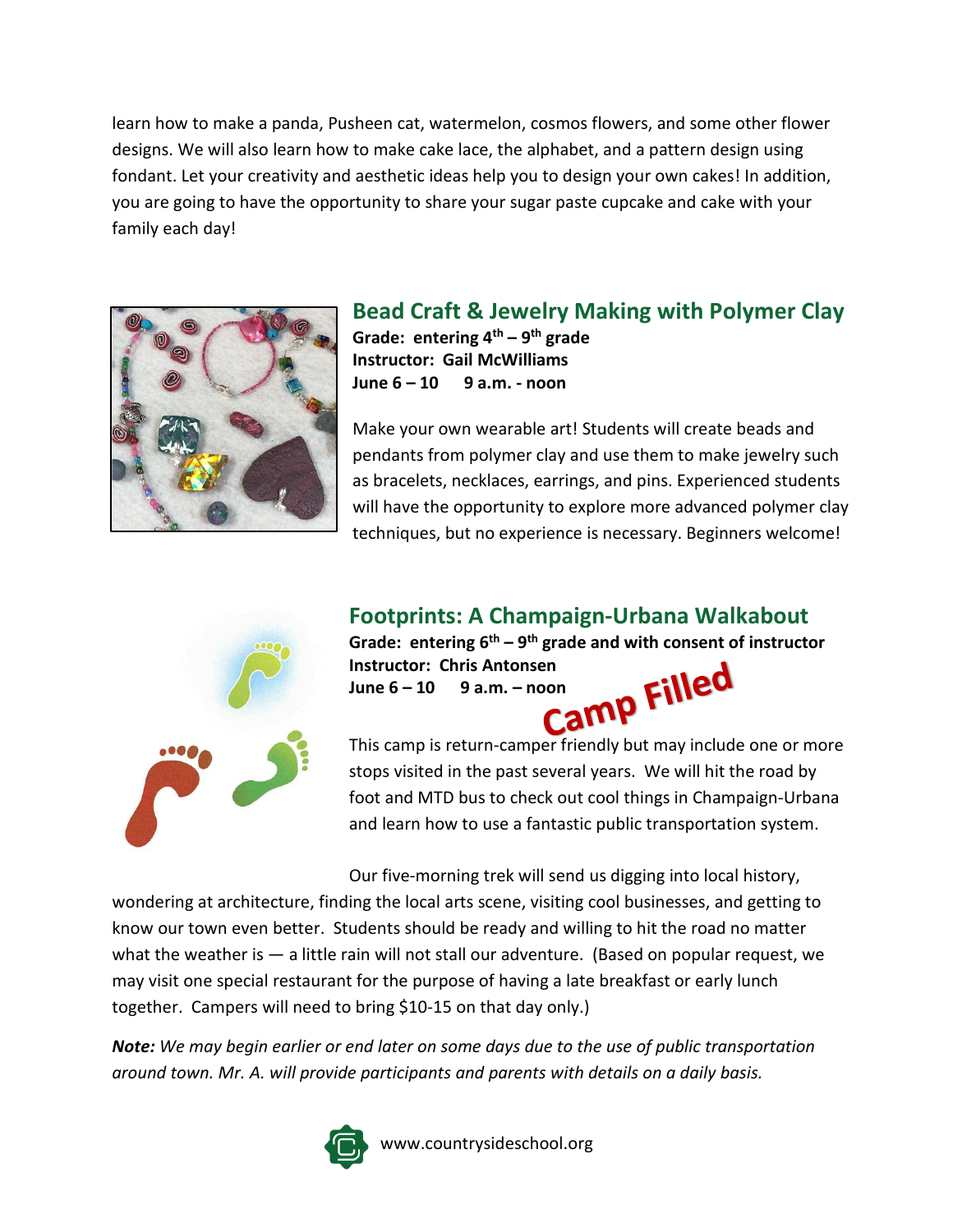# **Session 2: June 13 – 17**



#### **Gardening Fun**

**Grade: entering K - 1st grade Instructor: Ashley Whitley June 13 – 17 9 a.m. - noon**

Come grow with us! Join us at Countryside School for Gardening Week as we get our hands dirty while making beautiful creations. Lots of active learning and play headed your way!



### **Sugar Fairy Tale**

**Grade: entering 2nd – 3rd grade Instructor: Eileen Chen June 13 – 17 9 a.m. - noon**

Did you know that we can use our favorite fairy tale characters to decorate a cake? With practice and patience, cake decorating and sugar paste flower making skills can be easily learned. This camp starts with the basics of learning about gum paste and panda, dog, and flower-making along with the proper use of

decorating tools. You'll develop techniques practiced by professional cake decorators.

We will also learn how to use fondant and sugar paste to make a Pusheen cat, Pikachu, a very hungry caterpillar, teddy bear, princess crown, unicorn, and a boy or girl for your own cake this summer! Also during our camp, the children are going to have the opportunity to share their sugar paste cupcake and cakes with their family every day!

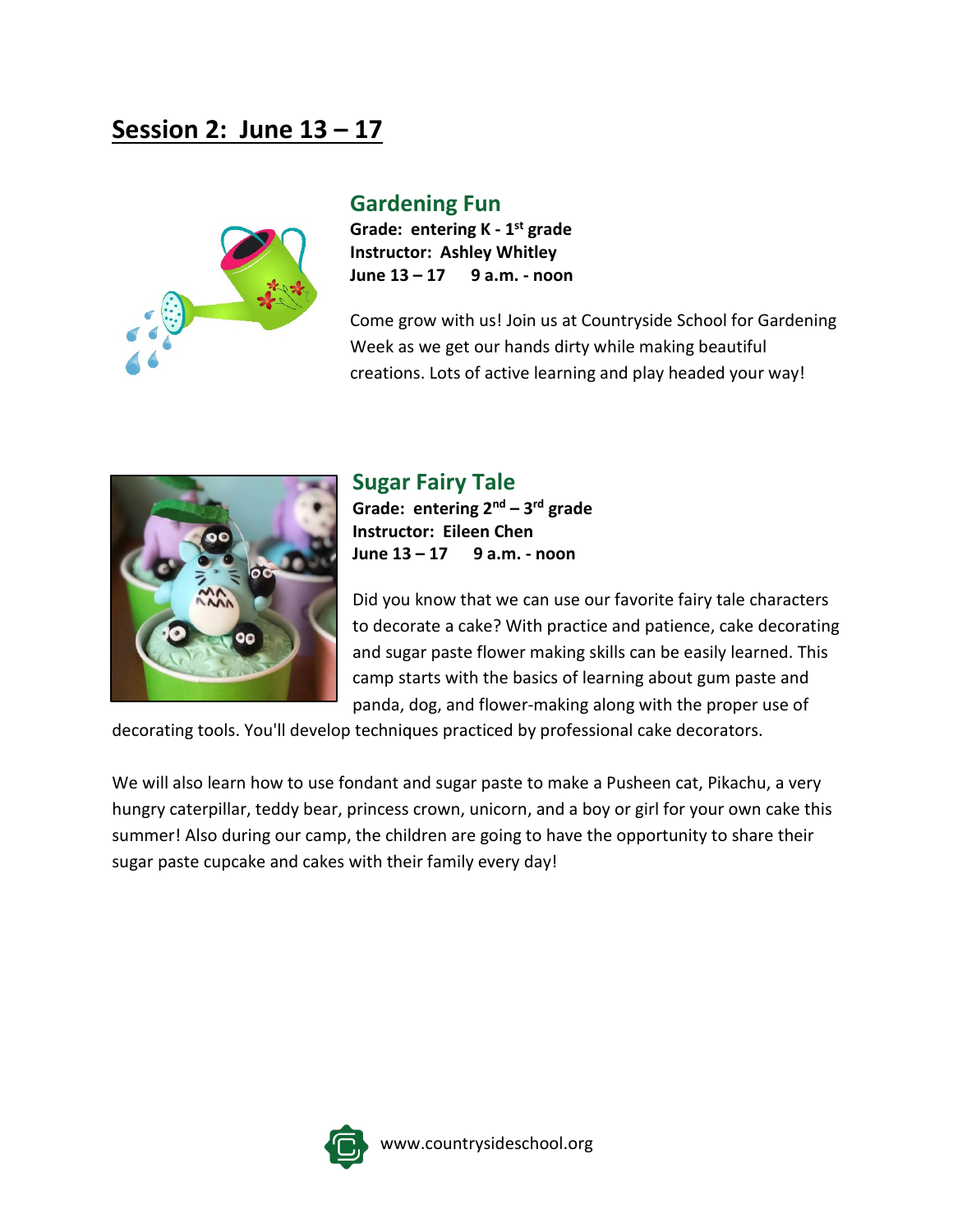

#### **Young Screenwriters**

**Grade: entering 4th – 5th grade Instructor: Amena Saleem June 13 – 17 9 a.m. - noon**

Young budding screenwriters will spend their week learning how to breathe life into characters, worlds, and drama while writing their screenplay. Writers will get hands-on experience with the different elements of screenwriting, such as story generation, formatting, structuring dialogue, and exposition.

Students will 'shoot' a short scene from their original screenplay! This is the camp for you if you wish to improve your writing, gain valuable skills to help you in school (and beyond), or want to explore a career as a screenwriter!



## **Wizard Academy**

**Grade: entering 4th – 8th grade Instructor: Jeannette Hulick June 13 – 17 9 a.m. - noon**

Young wannabe witches and wizards will begin their week at Wizard Academy by being "sorted" into one of the four houses, then work with their house to design a house logo and create their own house T-shirt. We will also hatch dragon eggs and play games like wizard checkers and (broom-less) Quidditch. We will attend wizarding classes to learn how to make potions, cast

spells and other wizarding skills. We will even participate in a Wizard Tournament and enjoy tasty magical treats.

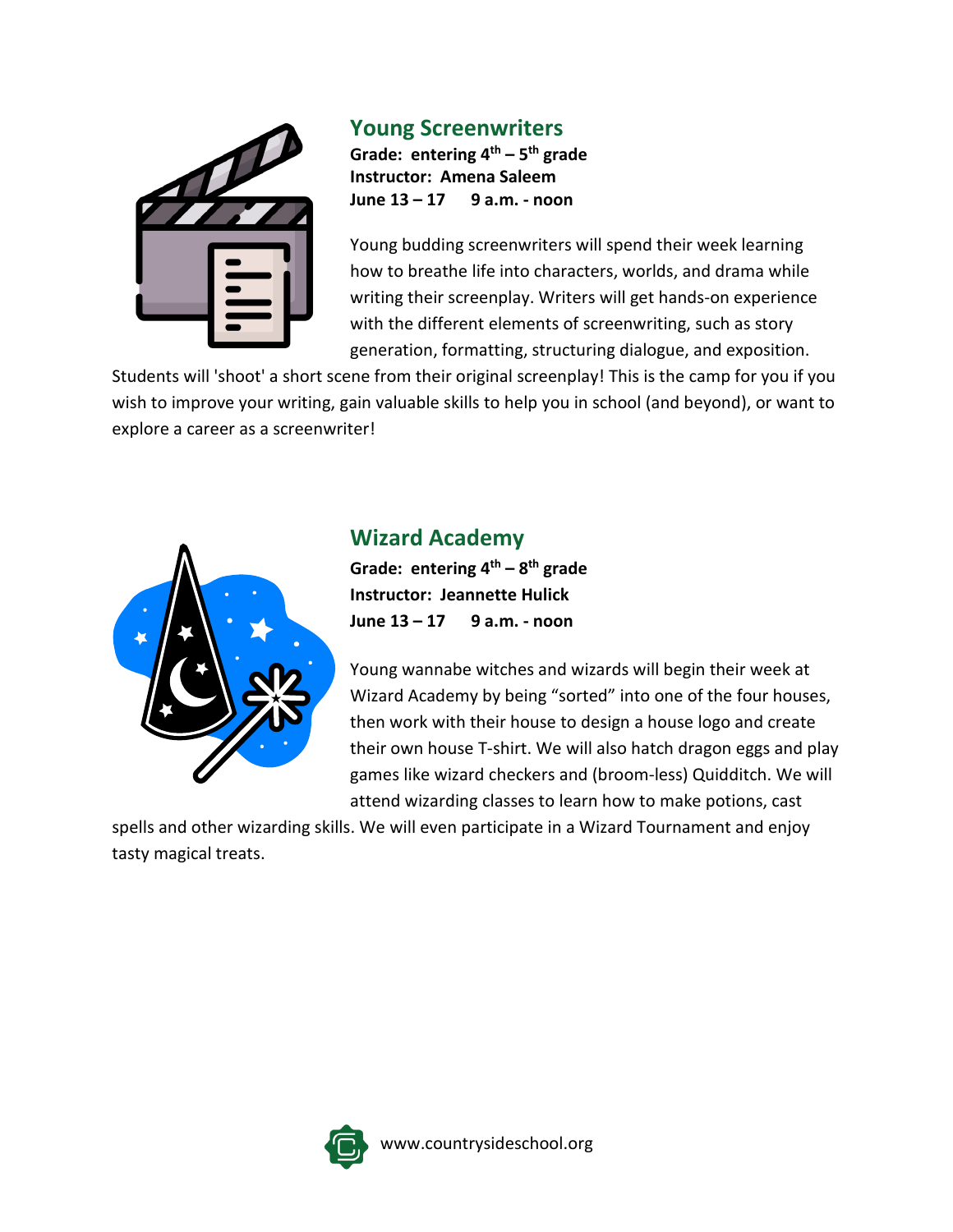

### **Footprints: A Champaign-Urbana Walkabout**

Grade: entering  $6^{th} - 9^{th}$  grade and with consent of instructor<br>Instructor: Chris Antonsen<br>June 13 – 17 9 a.m. – noon **Instructor: Chris Antonsen June 13 – 17 9 a.m. – noon**

This camp is return-camper friendly but may include one or more stops visited in the past several years. We will hit the road by foot and MTD bus to check out cool things in Champaign-Urbana and learn how to use a fantastic public transportation system.

Our five-morning trek will send us digging into local history,

wondering at architecture, finding the local arts scene, visiting cool businesses, and getting to know our town even better. Students should be ready and willing to hit the road no matter what the weather is — a little rain will not stall our adventure. (Based on popular request, we may visit one special restaurant for the purpose of having a late breakfast or early lunch together. Campers will need to bring \$10-15 on that day only.)

*Note: We may begin earlier or end later on some days due to the use of public transportation around town. Mr. A. will provide participants and parents with details on a daily basis.*

# **Session 3: June 21 – 24**



#### **Games and Toys! Grade: entering 1st – 2nd grade Instructor: Eileen Chen June 21 - 24 9 a.m. – noon** *Note: Due to the Juneteenth Federal Holiday on June 20, this is a 4-day camp. The cost is \$160.*

Countryside's Mandarin teacher would love to play traditional children's games (no screens allowed!) from Thailand, Korea, Japan, China this summer. Please join her in playing these games, making some toys, and making up games of your own!

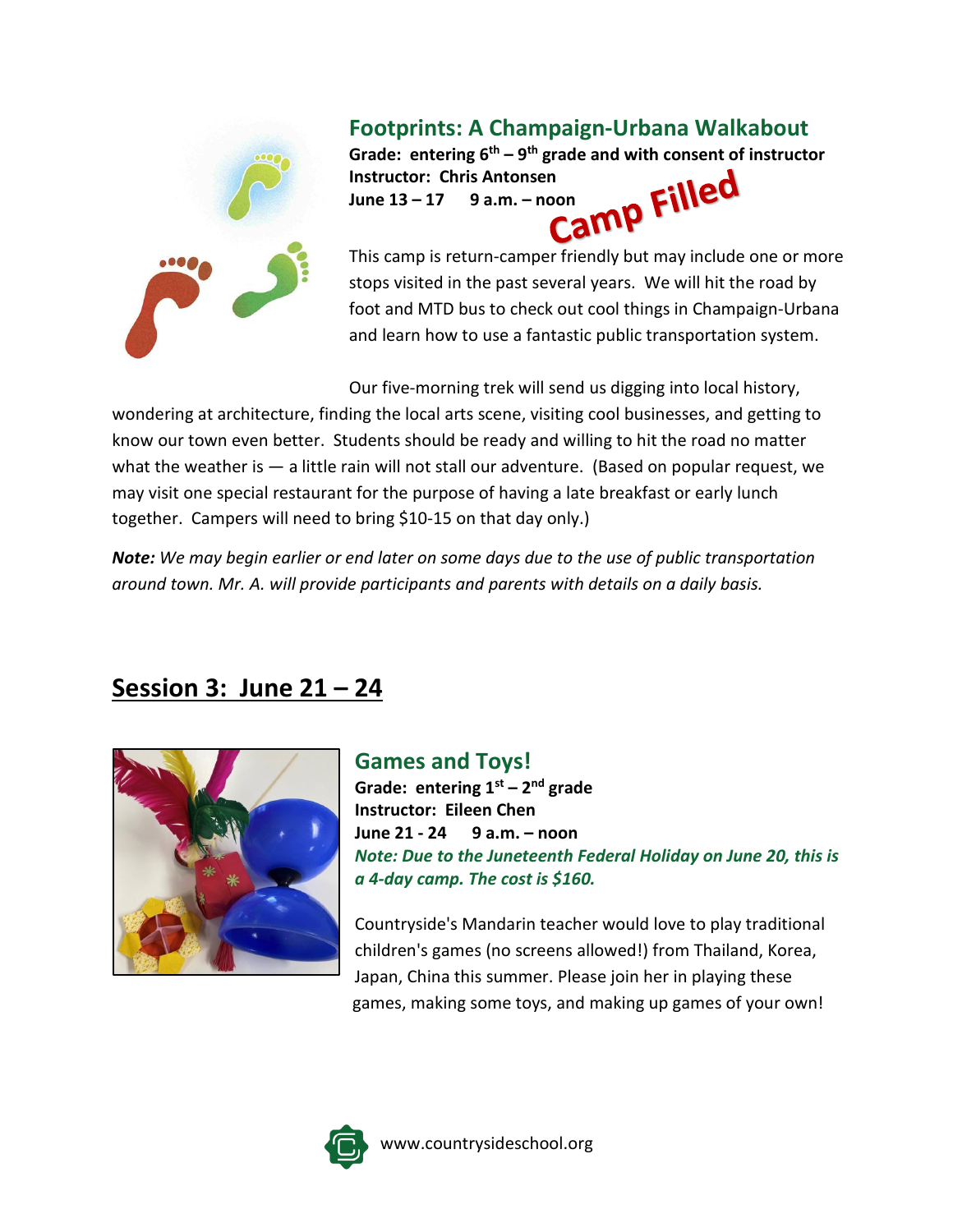# **Special Opportunity: Monday, June 27**



### **MakeGirl Goes Mobile - 3D printing workshop**

Ages: 7 – 10 years old (not just for girls!)<br>Instructor: MakerGirl team<br>Monday, June 27 from 2 p.m. – 4 p.m.<br>FREE **Instructor: MakerGIrl team Monday, June 27 from 2 p.m. – 4 p.m. FREE**

*MakerGirl Goes Mobile* will bring their 3D printers and laptops with TinkerCAD to Countryside for a FREE two-hour workshop. Students will learn the basics of the CAD software and 3D printing. They will experiment and bring their first 3D print design to life!

This event is *not* one of our camps, but a special opportunity. Countryside School is partnering with MakerGirl to host this workshop. **Registration for this free workshop is through MakerGirl here:** <https://makergirl.us/makergirlgoesmobile-countryside-school>

# **Session 4: July 11 - 15**



### **Painting Exploration**

**Grade: entering 6th – 9th grade Instructor: Brooke Kim July 11 - 15 9 a.m. – noon**

Countryside's very popular art teacher, Ms. Kim, will be leading this camp in acrylic painting techniques – from painting on canvas to pour art to splatter art and more. This camp is suitable for all levels of painting experience.